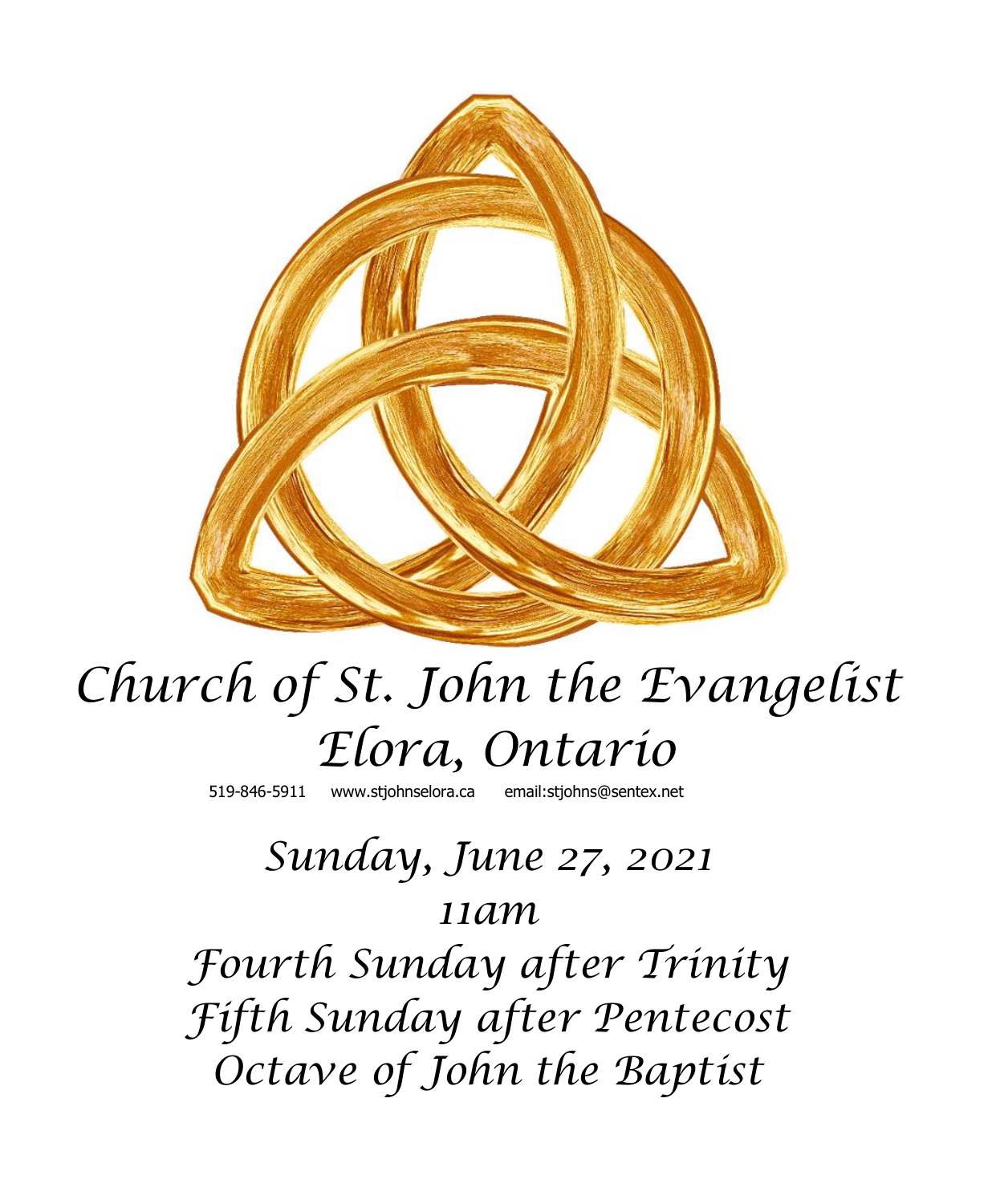### **Fourth Sunday after Trinity France 27, 2021 Fifth Sunday of Pentecost Octave of John the Baptist**

#### **11:00 am Choral Mattins (BCP)**

*This service is live-streamed and created in compliance with Diocesan guidelines (effective June 11) of having no more than ten people on site.* 

*We wish to acknowledge that we are on the land that, at time of contact, was held by the Attawandaron as an area of trade and ceremony between two rivers.*

*At various times the land was occupied by both Haudenosaunee from the south and Anishnaabe from the north. In more recent times the Huron Treaty gave rights to the Mississaugas of the Credit. May we who dwell on or visit this land also be good stewards and honour those who came before us.*

The love of God hath been poured into our hearts through the Holy Spirit which was given unto us. *Romans 5.5*

- Minister: Dearly beloved, the Scripture moveth us in sundry places to acknowledge and confess our manifold sins and wickedness; and that we should not dissemble nor cloke them before the face of Almighty God our heavenly Father; but confess them with an humble, lowly, penitent, and obedient heart; to the end that we may obtain forgiveness of the same, by his infinite goodness and mercy. And although we ought at all times humbly to acknowledge our sins before God; yet ought we most chiefly so to do, when we assemble and meet together to render thanks for the great benefits that we have received at his hands, to set forth his most worthy praise, to hear his most holy Word, and to ask those things which are requisite and necessary, as well for the body as the soul. Wherefore I pray and beseech you, as many as are here present, to accompany me with a pure heart and humble voice unto the throne of the heavenly grace.
- Minister: ALMIGHTY and most merciful Father, All: **We have erred and strayed from thy ways like lost sheep, we have followed too much the devices and desires of our own hearts, we have offended against thy holy laws, we have left undone those things which we ought to have done, and we have done those things which we ought not to have done; and there is no health in us. But thou, O Lord, have mercy upon us, miserable offenders. Spare thou them, O God, which confess their faults. Restore thou them that are penitent; according to thy promises declared unto humankind in Christ Jesu our Lord. And grant, O most merciful Father, for his sake, that we may hereafter live a godly, righteous, and sober life, to the glory of thy holy Name. Amen.**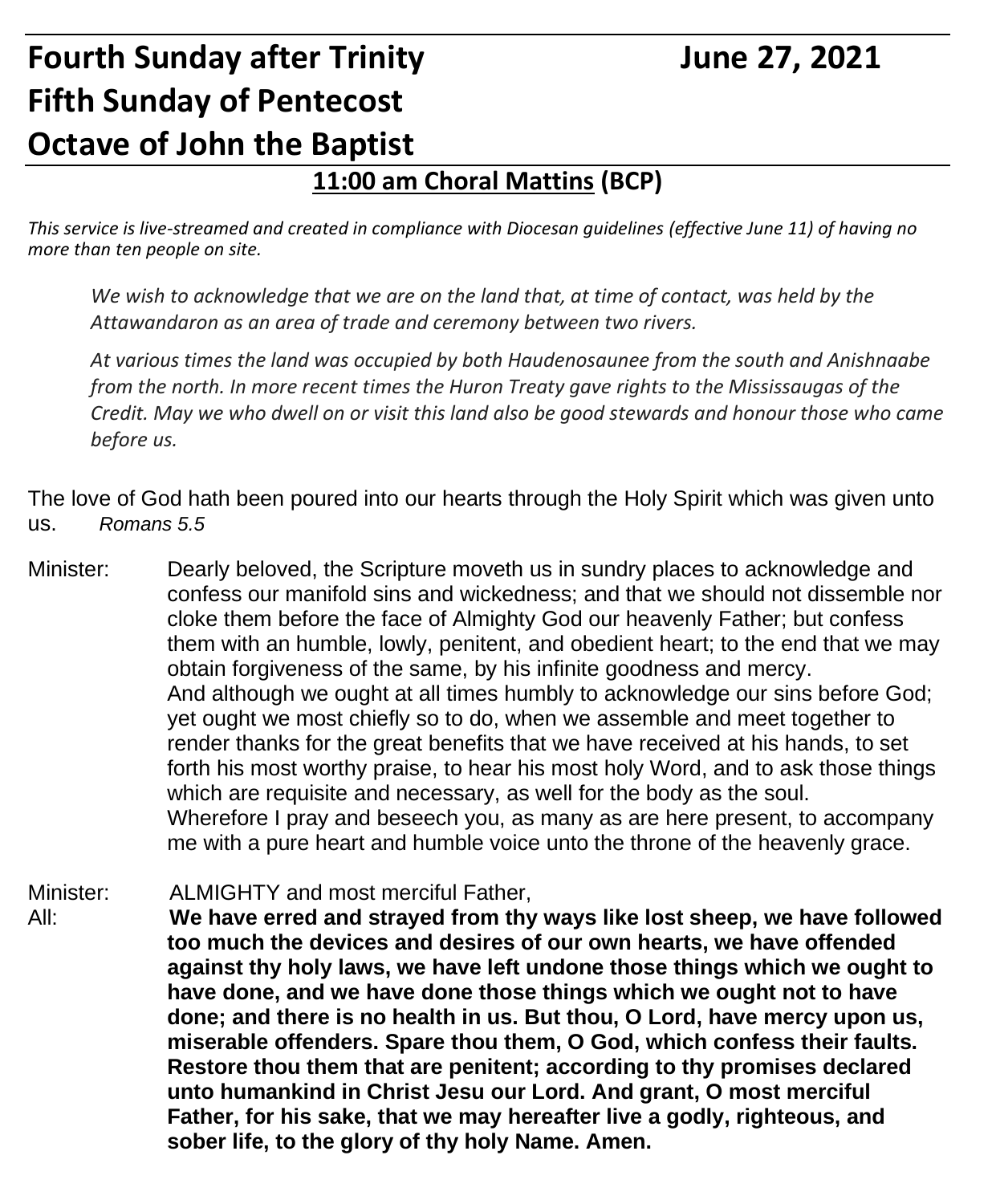Minister: Almighty God, the Father of our Lord Jesus Christ, who desireth not the death of a sinner, but rather that they may turn from their wickedness, and live, hath given power and commandment to his ministers, to declare and pronounce to his people, being penitent, the absolution and remission of their sins. God pardoneth and absolveth all them that truly repent and unfeignedly believe his holy Gospel. Wherefore we beseech him to grant us true repentance and his Holy Spirit, that those things may please him which we do at this present, and that the rest of our life hereafter may be pure and holy; so that at the last we may come to his eternal joy; through Jesus Christ our Lord. **Amen.**

*Responses are sung.*

- Minister: **O LORD**, open thou our lips;
- People: **And our mouth shall show forth thy praise.**
- Minister:  $O God$  make speed to save us:
- People: **O Lord, make haste to help us.**

Minister: Glory be to the Father, and to the Son, and to the Holy Ghost;

- People. **as it was in the beginning, is now, and ever shall be, world without end. Amen.**
- Minister: Praise ye the Lord;

People: **The Lord's Name be praised.**

**Psalm 130** (sung by quartet)

Out of the deep have I called unto thee, O Lord; Lord, hear my voice.

O let thine ears consider well the voice of my complaint.

If thou, Lord, wilt be extreme to mark what is done amiss, O Lord, who may abide it?

Bur there is forgiveness with thee; therefore shalt thou be feared.

I look for the Lord; my soul doth wait for him: in his word is my trust.

My soul looketh for the Lord more than watchmen for the morning, yea, more than watchmen for the morning.

O Israel, trust in the Lord, for with the Lord there is mercy, and with him is plenteous redemption.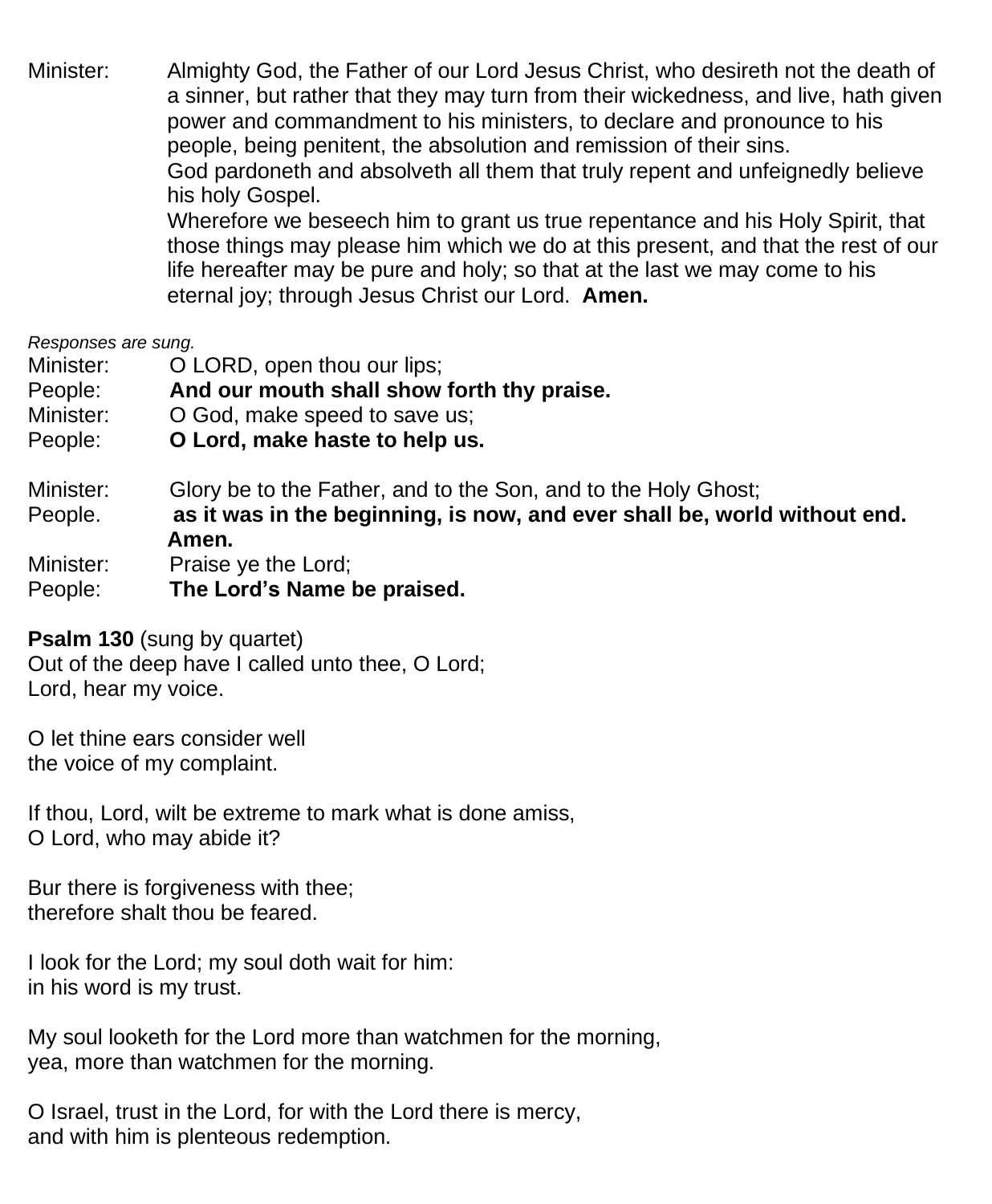And he shall redeem Israel from all their sins.

Glory be to the Father, and to the Son, and to the Holy Ghost; as it was in the beginning, is now, and ever shall be, world without end. Amen.

### **A READING FROM THE FIRST LETTER OF SAMUEL**

#### **2 Samuel 1.1, 17-27**

After the death of Saul, when David had returned from defeating the Amalekites, David remained two days in Ziklag. David intoned this lamentation over Saul and his son Jonathan. (He ordered that The Song of the Bow be taught to the people of Judah; it is written in the Book of Jashar.) He said: Your glory, O Israel, lies slain upon your high places! How the mighty have fallen! Tell it not in Gath, proclaim it not in the streets of Ashkelon; or the daughters of the Philistines will rejoice, the daughters of the uncircumcised will exult. You mountains of Gilboa, let there be no dew or rain upon you, nor bounteous fields! For there the shield of the mighty was defiled, the shield of Saul, anointed with oil no more. From the blood of the slain, from the fat of the mighty, the bow of Jonathan did not turn back, nor the sword of Saul return empty. Saul and Jonathan, beloved and lovely! In life and in death they were not divided; they were swifter than eagles, they were stronger than lions. O daughters of Israel, weep over Saul, who clothed you with crimson, in luxury, who put ornaments of gold on your apparel. How the mighty have fallen in the midst of the battle! Jonathan lies slain upon your high places. I am distressed for you, my brother Jonathan; greatly beloved were you to me; your love to me was wonderful, passing the love of women. How the mighty have fallen, and the weapons of war perished!

#### **Canticle Benedictus**

(sung by quartet) Blessed be the Lord God of Israel; for he hath visited, and redeemed his people;

And hath raised up a mighty salvation for us, in the house of his servant David;

As he spake by the mouth of his holy Prophets, which have been since the world began;

That we should be saved from our enemies, and from the hands of all that hate us;

To perform the mercy promised t our forefathers, and to remember his holy covenant;

To perform the oath which he sware to our forefather Abraham, that he would grant us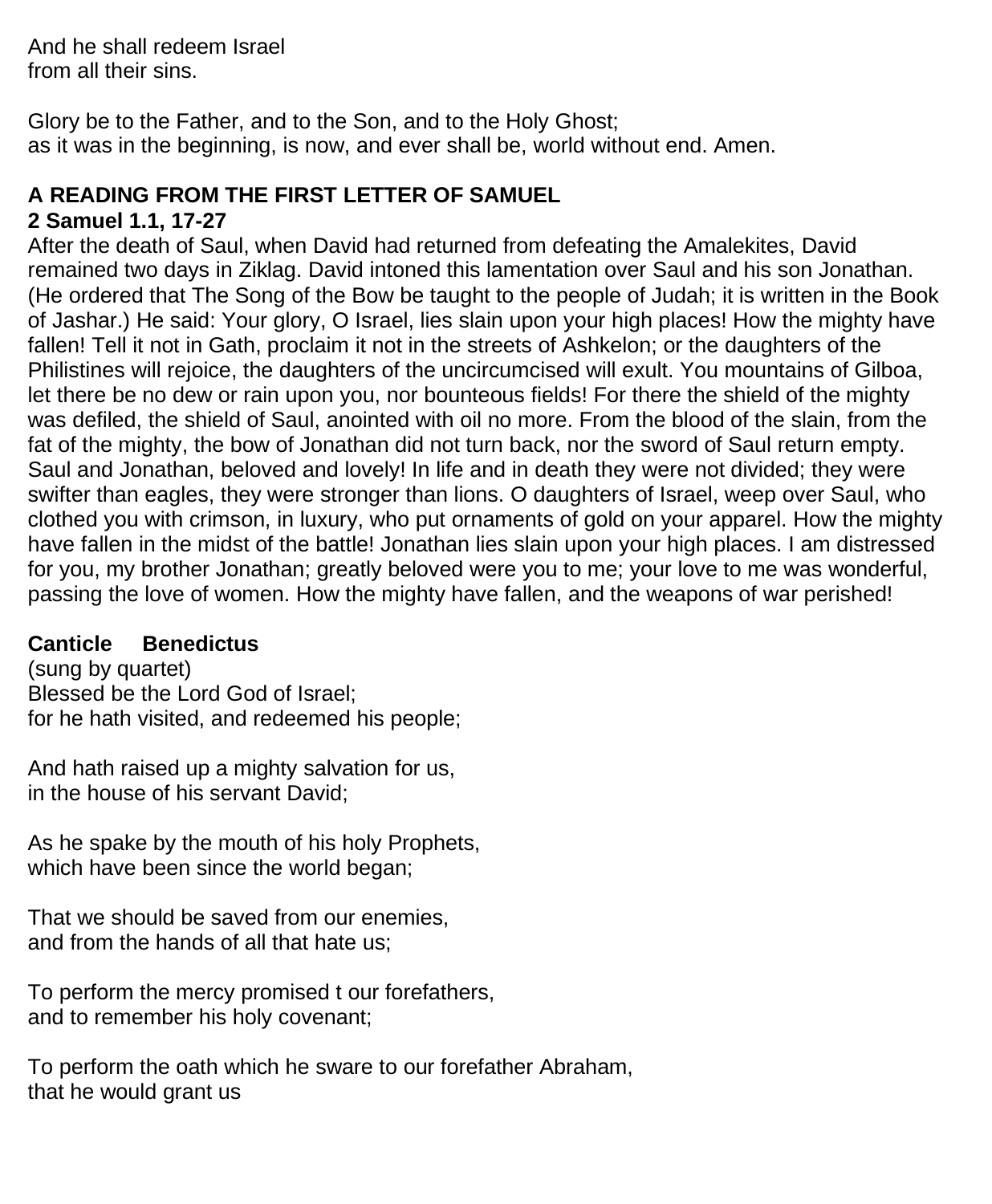That we being delivered out of the hands of our enemies might serve him without fear

In holiness and righteousness before him, all the days of our life.

And thou, child, shalt be called the Prophet of the Highest: For thou salt go before the face of the Lord to prepare his ways;

To give knowledge of salvation unto his people for the remission of their sins;

Through the tender mercy of our God; whereby the day-spring from on high hath visited us;

To give light to them that sit in darkness, and in the shadow of death, and to guide our feet into the way of peace.

Glory be to the Father, and to the Son, and to the Holy Ghost;

As it was in the beginning, is now, and ever shall be, world without end. Amen.

#### **Reading Mark 5.21-43**

When Jesus had crossed again in the boat to the other side, a great crowd gathered around him; and he was by the sea. Then one of the leaders of the synagogue named Jairus came and, when he saw him, fell at his feet and begged him repeatedly, "My little daughter is at the point of death. Come and lay your hands on her, so that she may be made well, and live." So he went with him. And a large crowd followed him and pressed in on him. Now there was a woman who had been suffering from haemorrhages for twelve years. She had endured much under many physicians, and had spent all that she had; and she was no better, but rather grew worse. She had heard about Jesus, and came up behind him in the crowd and touched his cloak, for she said, "If I but touch his clothes, I will be made well." Immediately her haemorrhage stopped; and she felt in her body that she was healed of her disease. Immediately aware that power had gone forth from him, Jesus turned about in the crowd and said, "Who touched my clothes?" And his disciples said to him, "You see the crowd pressing in on you; how can you say, 'Who touched me?'" He looked all around to see who had done it. But the woman, knowing what had happened to her, came in fear and trembling, fell down before him, and told him the whole truth. He said to her, "Daughter, your faith has made you well; go in peace, and be healed of your disease." While he was still speaking, some people came from the leader's house to say, "Your daughter is dead. Why trouble the teacher any further?" But overhearing what they said, Jesus said to the leader of the synagogue, "Do not fear, only believe." He allowed no one to follow him except Peter, James, and John, the brother of James. When they came to the house of the leader of the synagogue, he saw a commotion, people weeping and wailing loudly. When he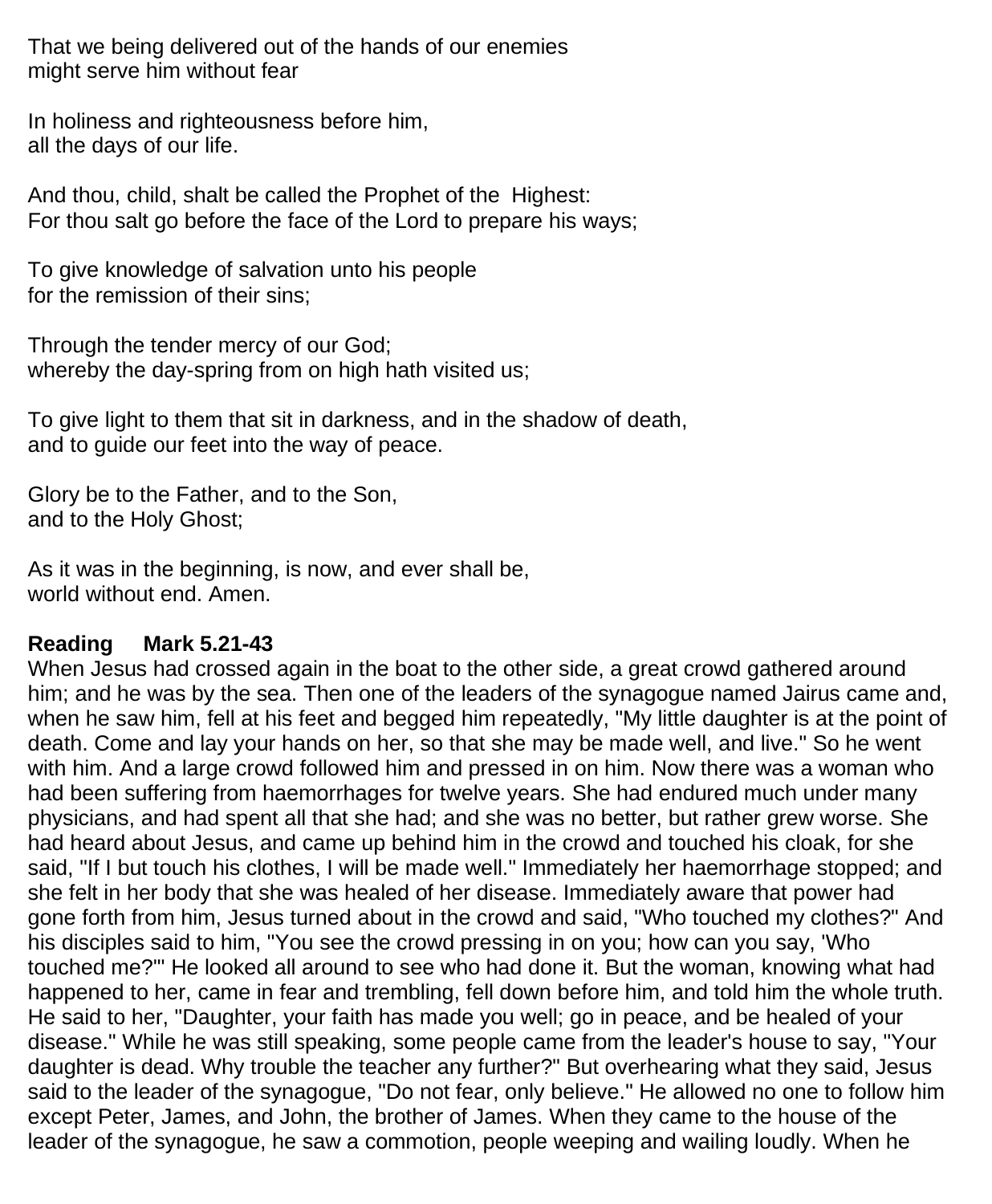had entered, he said to them, "Why do you make a commotion and weep? The child is not dead but sleeping." And they laughed at him. Then he put them all outside, and took the child's father and mother and those who were with him, and went in where the child was. He took her by the hand and said to her, "Talitha cum," which means, "Little girl, get up!" And immediately the girl got up and began to walk about (she was twelve years of age). At this they were overcome with amazement. He strictly ordered them that no one should know this, and told them to give her something to eat.

#### **Hymn 377 O For a Thousand Tongues to Sing** (vv 1,2,3)

*O for a thousand tongues to sing My dear Redeemer's praise, The glories of my God and King, The triumphs of his grace!*

*He speaks-and, listening to his voice, New life the dead receive, The mournful broken hearts rejoice, The humble poor believe.*

*Jesus-the Name that charms our fears, That bids our sorrows cease; 'Tis music in the sinner's ears, 'Tis life, and health, and peace.*

Minister: I believe in God

All: **the Father Almighty, maker of heaven and earth: and in Jesus Christ his only Son our Lord, who was conceived by the Holy Ghost, born of the Virgin Mary, suffered under Pontius Pilate, was crucified, dead, and buried: He descended into hell; the third day he rose again from the dead; He ascended into heaven, and sitteth on the right hand of God the Father Almighty; from thence he shall come to judge the quick and the dead. I believe in the Holy Ghost; the holy Catholic Church; the communion of saints; the forgiveness of sins; the resurrection of the body, and the life everlasting. Amen.**

*Responses are sung.*

- Minister: The Lord be with you;
- People: **And with thy spirit.**
- Minister. Let us pray.
- Minister: Lord, have mercy upon us.
- People: **Christ, have mercy upon us.**

Minister: Lord, have mercy upon us.

All: OUR Father **who art in heaven, hallowed be thy Name, thy kingdom come, thy will be done, on earth as it is in heaven. Give us this day our daily bread; and forgive us our trespasses, as we forgive them that trespass against us; and lead us not into temptation, but deliver us from evil. Amen.**

Minister: **O** Lord, show thy mercy upon us;

People: **And grant us thy salvation.**

Minister: O Lord, save the Queen;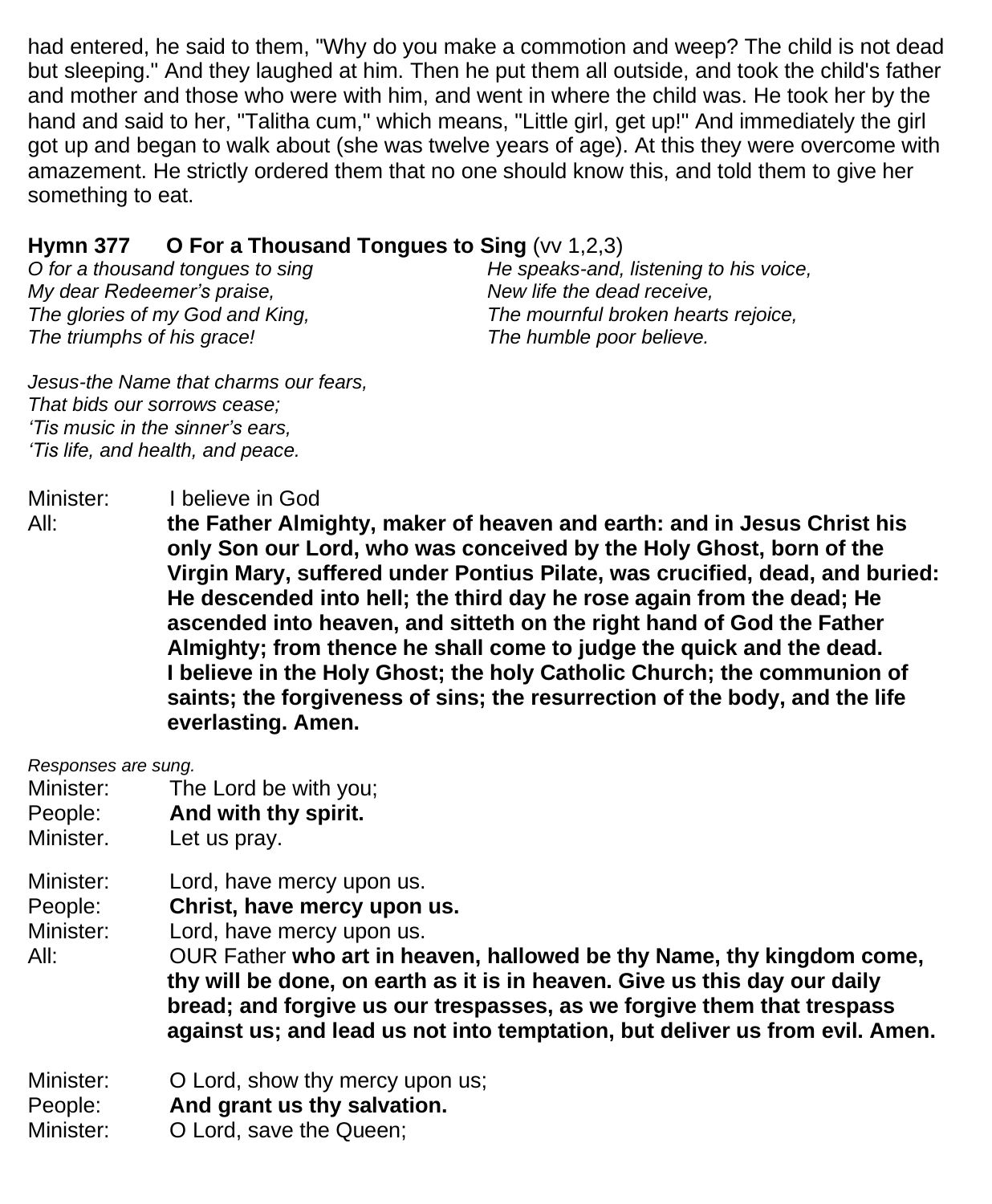- People: **And mercifully hear us when we call upon thee.**
- Minister: Endue thy Ministers with righteousness;
- People: **And make thy chosen people joyful.**
- Minister: O Lord, save thy people;
- People: **And bless thine inheritance.**
- Minister: Give peace in our time, O Lord;
- People: **And evermore mightily defend us.**
- Minister: **O God, make clean our hearts within us;**
- People: **And take not thy Holy Spirit from us.**

#### Collect of the Day

O God, the protector of all that trust in thee, without whom nothing is strong, nothing is holy: Increase and multiply upon us thy mercy; that, thou being our ruler and guide, we may so pass through things temporal, that we finally lose not the things eternal. Grant this O heavenly Father, for Jesus Christ's sake our Lord. **Amen.**

#### The Second Collect, for Peace.

O God, who art the author of peace and lover of concord, in knowledge of whom standeth our eternal life, whose service is perfect freedom: Defend us thy humble servants in all assaults of our enemies; that we, surely trusting in thy defence, may not fear the power of any adversaries; through the might of Jesus Christ our Lord. **Amen.**

#### The Third Collect, for Grace.

O LORD our heavenly Father, Almighty and everlasting God, who hast safely brought us to the beginning of this day: Defend us in the same with thy mighty power; and grant that this day we fall into no sin, neither run into any kind of danger; but that all our doings may be ordered by thy governance, to do always that is righteous in thy sight; through Jesus Christ our Lord. **Amen.**

Homily Rev'd Judy Steers

Anthem **I Waited for the Lord** Felix Mendelssohn I waited for the Lord, He inclined unto me, He heard my complaint. O blest are they that hope and trust in the Lord.

Closing Prayers for the church, the community, and the world.

A Prayer of Saint Chrysostom.

ALMIGHTY God, who hast given us grace at this time with one accord to make our common supplications unto thee; and dost promise that when two or three are gathered together in thy Name thou wilt grant their requests: Fulfil now, O Lord, the desires and petitions of thy servants, as may be most expedient for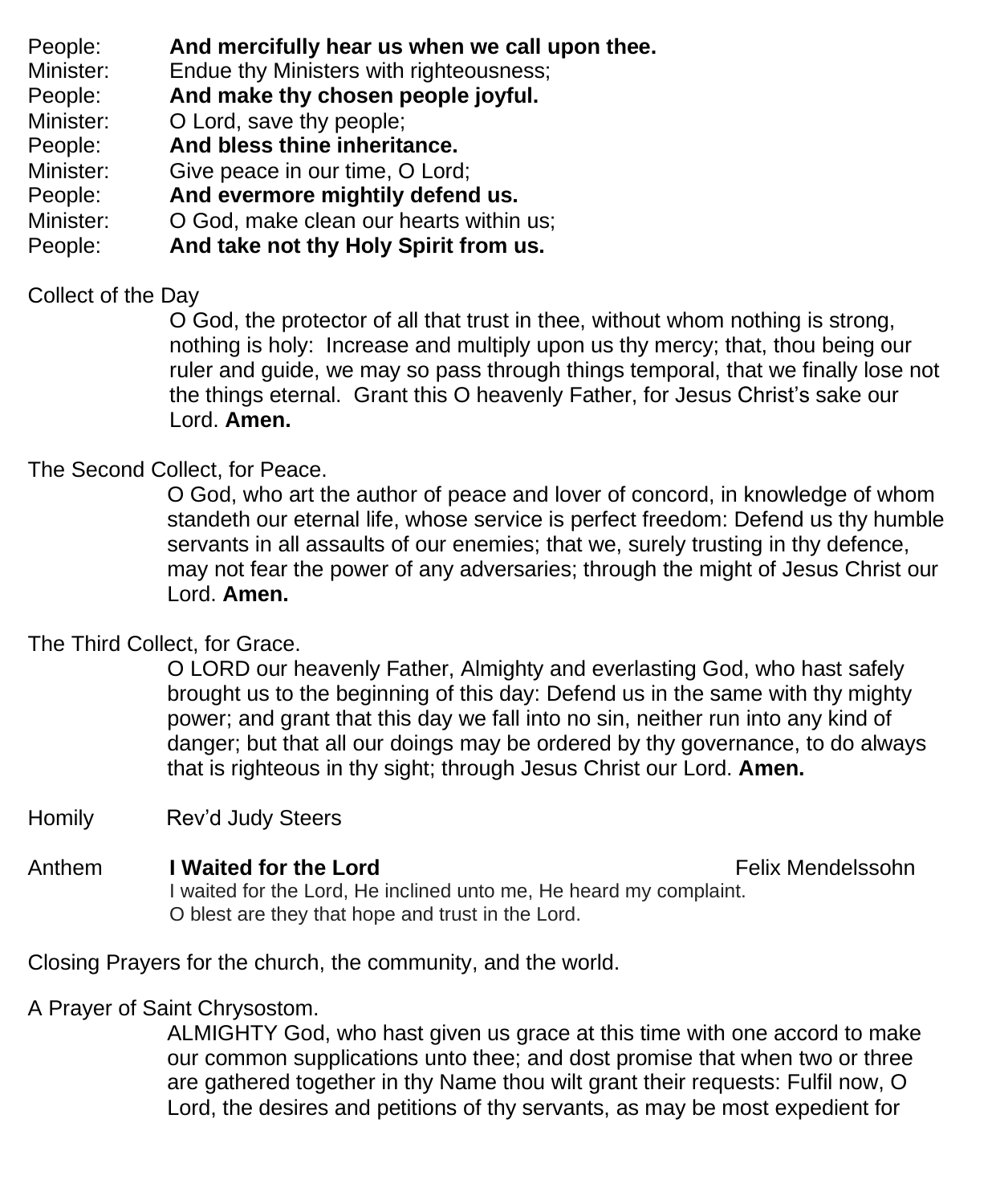them; granting us in this world knowledge of thy truth, and in the world to come life everlasting. **Amen.**

**The Grace May the grace of our Lord Jesus Christ, the love of God, and the fellowship of the Holy Spirit, be with us all evermore. Amen.**

**POSTLUDE** Concerto in F (1st mvt) **DETERTION** CONSTRUSTED SUBSERVIATE POSTLUDE

*Flowers are given to the glory of God and in gratitude for Clare Johnston as she celebrates her special birthday from the Knitters and Quilters with love.*

*Contact Elaine Dightam if you would like to give flowers in memory of loved ones who have died, or in thanksgiving for an anniversary, birthday or event. You can contact Elaine at 519-843-5091*

Reader Meg and James Prichard Quartet Heather Fleming, Rebecca McKay, Jerome Chang, Matt Oxley Video Technician Tez Darnell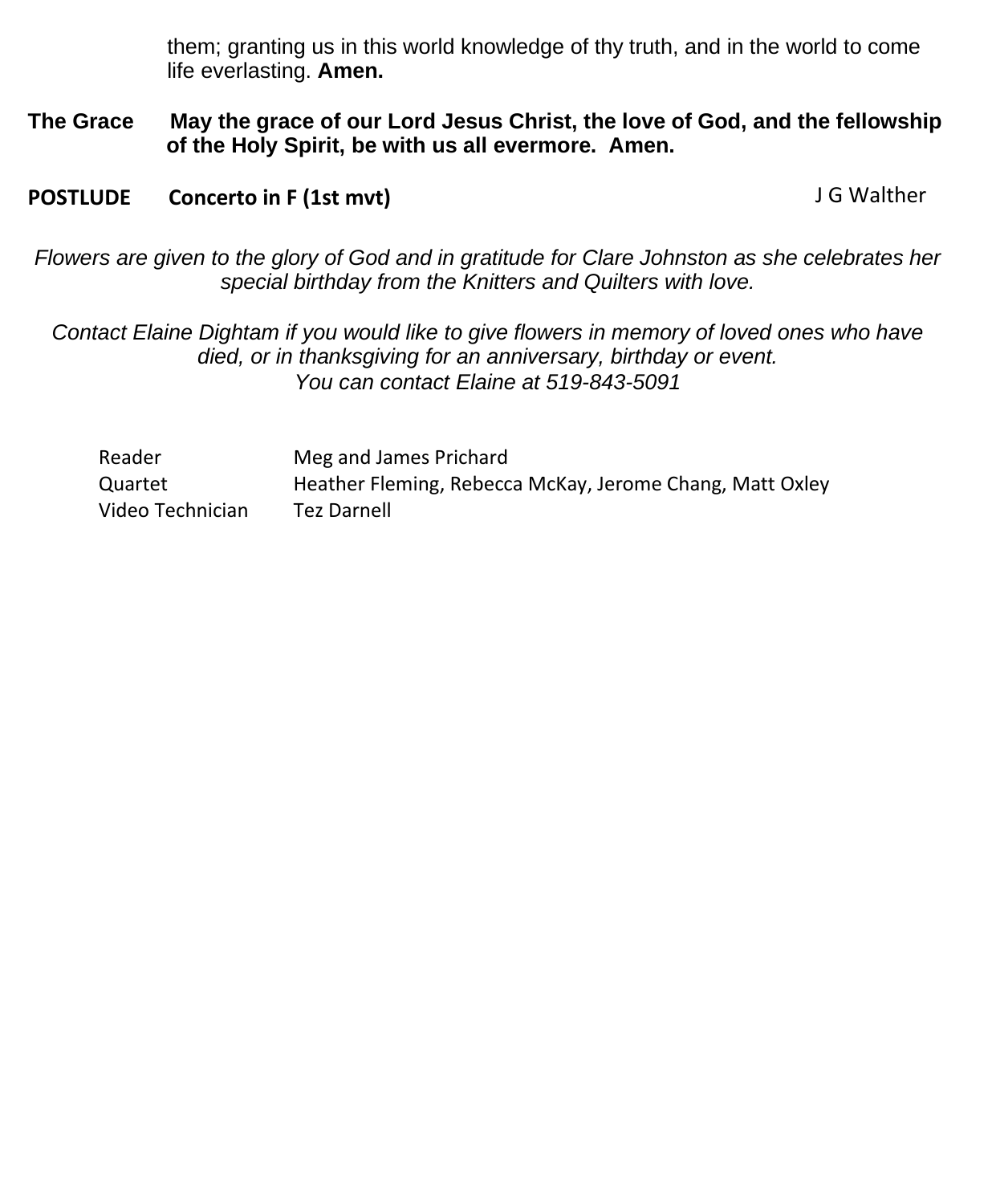#### **ANOUNCEMENTS JUNE 27, 2021**

#### **KEEPING IN TOUCH**

If you would like a copy of the Order of Service and text of the Sunday sermon delivered or mailed to you, please let us know. The full text of the sermon is found on the home page of our website under "Current Sunday Service" each week.

#### **PASTORAL CARE**

If you know of someone in need of pastoral care or prayer, please call the Parish Center and leave a voicemail for one of the clergy or contact them by email.

#### **ST JOHN'S SUMMER CELEBRATION JULY 6-18**

Spread the word and invite others to join you in any of these online events designed to inspire and engage you. Worship services are live-streamed on the St John's YouTube Channel, and Zoom links for mid week guest speakers will be provided next month, or by contacting [socialmedia.stjohnselora@gmail.com](mailto:socialmedia.stjohnselora@gmail.com)

**Tuesday July 6** - **[Joanna Demenjian](https://sutureandselvedge.com/about/)** takes us to her home to explore the comfort and kindness of women who participated in the Canadian Red Cross campaign to provide quilts during the war effort. 7:00pm on Zoom.

**Thursday July 8** - Choral Evensong with Quartet.

7:30pm on YouTube.

**Sunday July 11** - **[Archbishop Linda Nicholls](https://www.anglican.ca/primate/bio/)**, Primate of Canada - guest preacher and attending Coffee Time.

11:00am on YouTube for the service.

1:30pm on Zoom for Coffee with the Primate.

**Thursday July 13** - **[Timothy Schmaltz](https://www.sculpturebytps.com/)** internationally acclaimed sculptor, takes us into his Kitchener studio and talks with us about his passion of sculpting and his faith.

7:00pm on Zoom.

**Sunday July 18** - **[Dr Wendy Fletcher](https://uwaterloo.ca/renison/people-profiles/wendy-fletcher)**, President and Vice Chancellor of Renison University College, guest preacher. 11:00am on YouTube for the service.

**BONUS FEATURES:** Some members of the Parish Choir are preparing a few special musical selections to be released throughout the two weeks called "Parish Choir Unplugged."

#### **ST. JOHN'S ELORA POPPY PROJECT**

With permission from the local legion and the Canadian Poppy Remembrance Campaign, we are preparing to help celebrate the centennial year of the Poppy as a symbol of remembrance.

This is a community activity initiated by the St John's Knitters and Quilters group to create an outdoor art installation at the church in November made up of knitted or crocheted poppies. Other communities across Canada are participating or have participated in similar projects.

You can participate in several ways:

- Knit or crotchet some poppies. Materials and patterns are available in the bin under the porch of the Parish Centre marked *"Poppy Project."* Please help yourself to a kit.

- Spread the word and invite others to participate.

- Contribute materials.

- In October help assemble the poppies for the installation.

- Help plan the logistics of the installation for November.

Please contact Barb Dunsmore at [gbdunsmore@gmail.com](mailto:gbdunsmore@gmail.com) or 519-638-2146 if you have any questions about how you can participate in this event.